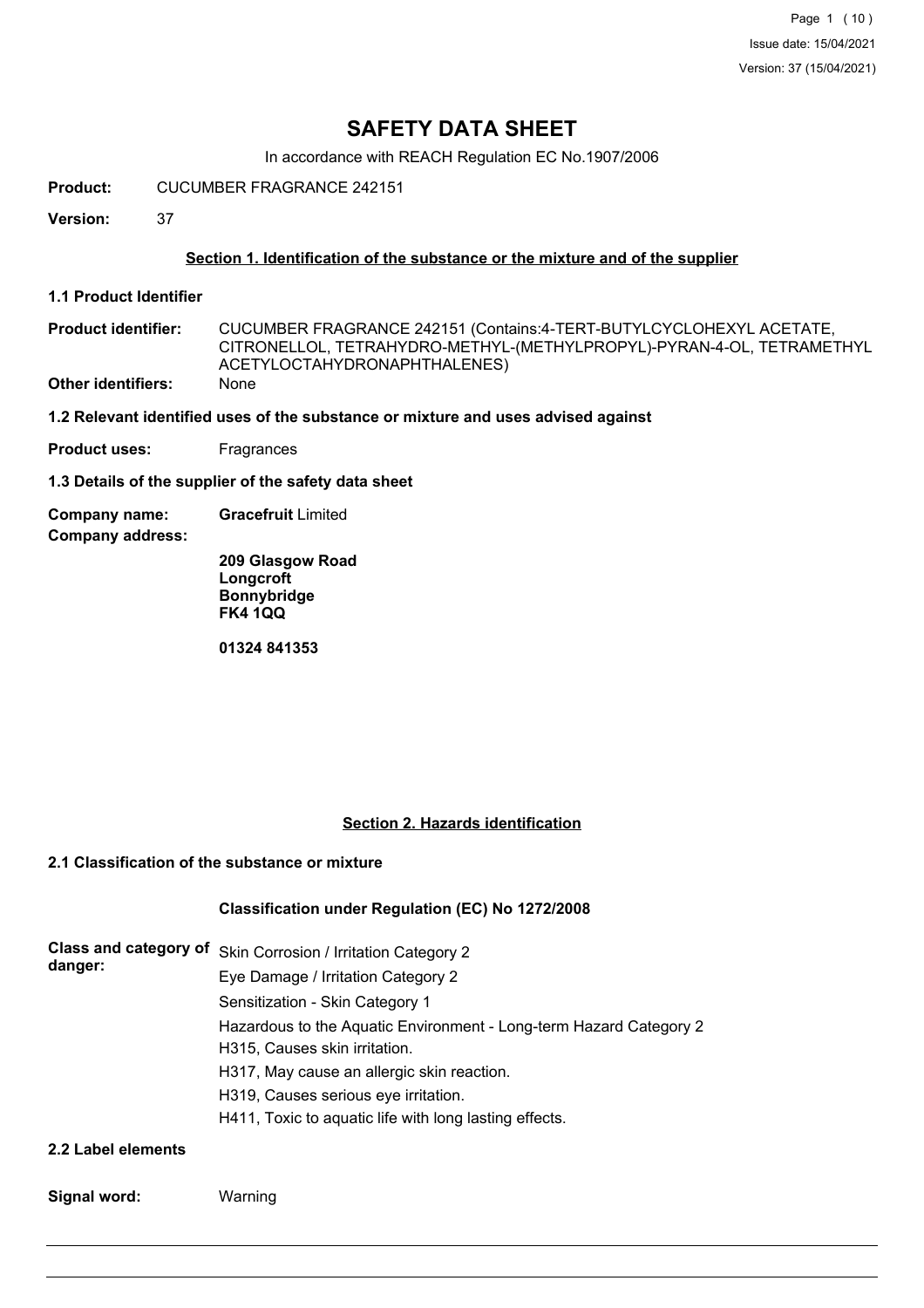Page 2 (10) Issue date: 15/04/2021 Version: 37 (15/04/2021)

# **SAFETY DATA SHEET**

In accordance with REACH Regulation EC No.1907/2006

| Product:                            |    | <b>CUCUMBER FRAGRANCE 242151</b>                                                                                                                                                                                                                                                                                                                                                                                                                                                                                                                                                                                                                                                                                                                                                                                                                                                     |  |  |  |
|-------------------------------------|----|--------------------------------------------------------------------------------------------------------------------------------------------------------------------------------------------------------------------------------------------------------------------------------------------------------------------------------------------------------------------------------------------------------------------------------------------------------------------------------------------------------------------------------------------------------------------------------------------------------------------------------------------------------------------------------------------------------------------------------------------------------------------------------------------------------------------------------------------------------------------------------------|--|--|--|
| <b>Version:</b>                     | 37 |                                                                                                                                                                                                                                                                                                                                                                                                                                                                                                                                                                                                                                                                                                                                                                                                                                                                                      |  |  |  |
| <b>Hazard statements:</b>           |    | H315, Causes skin irritation.<br>H317, May cause an allergic skin reaction.<br>H319, Causes serious eye irritation.<br>H411, Toxic to aquatic life with long lasting effects.                                                                                                                                                                                                                                                                                                                                                                                                                                                                                                                                                                                                                                                                                                        |  |  |  |
| Supplemental<br>Information:        |    | EUH208, Contains ALPHA-ISOMETHYL IONONE, CYCLAMEN ALDEHYDE, DELTA-<br>DAMASCONE, DIMETHYL HEPTENAL, EUGENOL, GERANIOL, HEXYL CINNAMAL,<br>LINALOOL, METHYL 2-OCTYNOATE, PHENYLMETHYLPENTANAL, SCENTENAL,<br>TRIMETHYLUNDECENAL. May produce an allergic reaction.                                                                                                                                                                                                                                                                                                                                                                                                                                                                                                                                                                                                                    |  |  |  |
| <b>Precautionary</b><br>statements: |    | P261, Avoid breathing vapour or dust.<br>P264, Wash hands and other contacted skin thoroughly after handling.<br>P272, Contaminated work clothing should not be allowed out of the workplace.<br>P273, Avoid release to the environment.<br>P280, Wear protective gloves/eye protection/face protection.<br>P302/352, IF ON SKIN: Wash with plenty of soap and water.<br>P305/351/338, IF IN EYES: Rinse cautiously with water for several minutes. Remove contact<br>lenses, if present and easy to do. Continue rinsing.<br>P333/313, If skin irritation or rash occurs: Get medical advice/attention.<br>P337/313, If eye irritation persists: Get medical advice/attention.<br>P362, Take off contaminated clothing and wash before reuse.<br>P391, Collect spillage.<br>P501, Dispose of contents/container to approved disposal site, in accordance with local<br>regulations. |  |  |  |
| Pictograms:                         |    |                                                                                                                                                                                                                                                                                                                                                                                                                                                                                                                                                                                                                                                                                                                                                                                                                                                                                      |  |  |  |

**Other hazards:** Hydrocarbon Concentration %: 1.620%

# **Section 3. Composition / information on ingredients**

### **3.2 Mixtures**

#### **Contains:**

| <b>Name</b>                                                             | CAS        | <b>EC</b> | <b>REACH Registration</b><br>No. | $\frac{9}{6}$ | $ {\sf Classification~for} $<br>(CLP) 1272/2008 |
|-------------------------------------------------------------------------|------------|-----------|----------------------------------|---------------|-------------------------------------------------|
| <b>TETRAHYDRO-</b><br>IMETHYL-<br>(METHYLPROPYL)-<br><b>IPYRAN-4-OL</b> | 63500-71-0 | 405-040-6 | 01-0000015458-64-xxxx            | $5 - 10%$     | IEDI 2:H319.-                                   |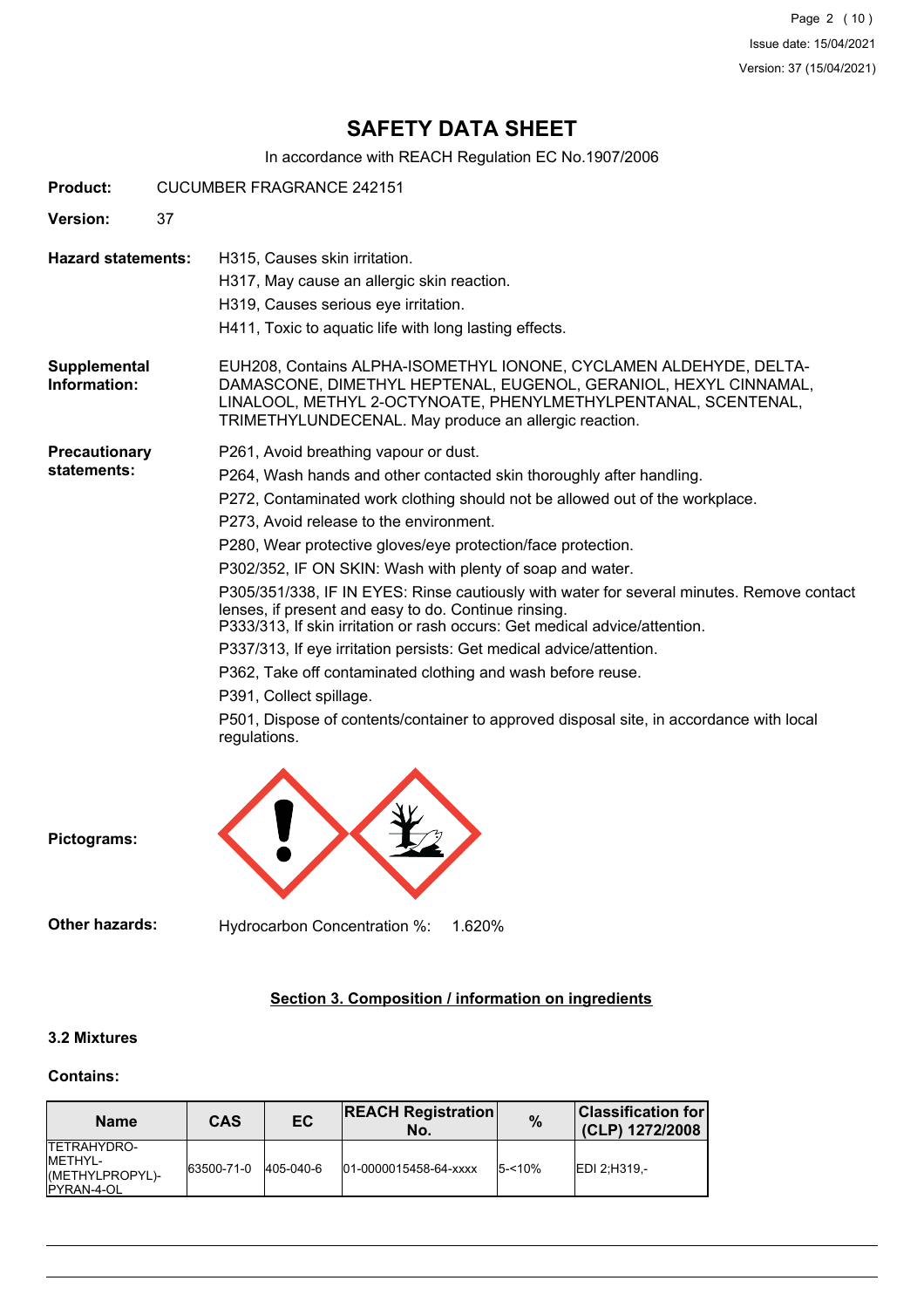Page 3 (10) Issue date: 15/04/2021 Version: 37 (15/04/2021)

# **SAFETY DATA SHEET**

In accordance with REACH Regulation EC No.1907/2006

**Product:** CUCUMBER FRAGRANCE 242151

### **Version:** 37

| <b>TETRAMETHYL</b><br>ACETYLOCTAHYDRON 68155-66-8.<br>APHTHALENES     | 54464-57-2,<br>68155-67-9 | 259-174-3,<br>268-978-3.<br>268-979-9,<br>915-730-3 | 01-2119489989-04-xxxx  | 5-<10%      | SCI 2-SS 1B-EH C1;<br>H315-H317-H410,-                             |
|-----------------------------------------------------------------------|---------------------------|-----------------------------------------------------|------------------------|-------------|--------------------------------------------------------------------|
| <b>CITRONELLOL</b>                                                    | 106-22-9                  | 203-375-0                                           | l01-2119453995-23-xxxx | 1-<5%       | <b>SCI 2-EDI 2-SS 1B:</b><br>H315-H317-H319,-                      |
| <b>I</b> PHENETHYL<br>ALCOHOL                                         | 60-12-8                   | 200-456-2                                           | 01-2119963921-31-xxxx  | 1-<5%       | ATO 4-EDI 2:H302-<br>H319.-                                        |
| 4-TERT-<br>BUTYLCYCLOHEXYL<br>ACETATE                                 | 32210-23-4                | 250-954-9                                           | 01-2119976286-24-xxxx  | 1-<5%       | SS 1B;H317,-                                                       |
| <b>LINALOOL</b>                                                       | 78-70-6                   | 201-134-4                                           | 01-2119474016-42-xxxx  | 1-<5%       | SCI 2-SS 1B;H315-<br>H317.-                                        |
| ALPHA-ISOMETHYL<br><b>IONONE</b>                                      | 127-51-5                  | 204-846-3                                           |                        | 1-<5%       | SS 1B-EH C2; H317-<br>H411.-                                       |
| HEXYL CINNAMAL                                                        | 101-86-0                  | 202-983-3                                           |                        | 1-<5%       | SS 1B-EH A1-EH C2;<br>H317-H400-H411,-                             |
| $(E)-4-(2,6,6-$<br>TRIMETHYL-1-<br>CYCLOHEXEN-1-YL)-3-<br>BUTEN-2-ONE | 79-77-6                   | 201-224-3                                           |                        | 1-<5%       | EH C2;H411,-                                                       |
| METHYL ALPHA-<br><b>IONONE ISOMERS</b>                                | 1335-46-2                 | 215-635-0                                           |                        | 1-<5%       | SCI 2-EH C2;H315-<br>H411.-                                        |
| <b>ICYCLAMEN</b><br>ALDEHYDE                                          | 103-95-7                  | 203-161-7                                           | 01-2119970582-32-xxxx  | 1-<5%       | <b>SCI 2-SS 1B-EH C3;</b><br>H315-H317-H412,-                      |
| <b>ISOPROPYLPHENYLB</b><br><b>UTANAL</b>                              | 125109-85-5               | 412-050-4                                           | 01-0000015936-60-xxxx  | $1 - 5%$    | EH C2;H411,-                                                       |
| <b>TRICHLOROMETHYL</b><br>PHENYL CARBINYL<br><b>ACETATE</b>           | 90-17-5                   | 201-972-0                                           | 01-2119976286-24-xxxx  | 1-<5%       | SCI 2-EH C3;H315-<br>H412.-                                        |
| TERPINEOL                                                             | 8000-41-7                 | 232-268-1                                           | 01-2119553062-49-xxxx  | 1-<5%       | <b>SCI 2-EDI 2:H315-</b><br>H319,-                                 |
| <b>SCENTENAL</b>                                                      | 86803-90-9                | 429-860-9                                           |                        | 1-<5%       | SS 1B-EH C2; H317-<br>H411.-                                       |
| <b>DIMETHYL HEPTENAL</b>                                              | 106-72-9                  | 203-427-2                                           |                        | $0.1 - 1\%$ | SS 1B;H317,-                                                       |
| IEUGENOL                                                              | 97-53-0                   | 202-589-1                                           |                        | $0.1 - 1\%$ | EDI 2-SS 1B; H317-<br>H319,-                                       |
| <b>GERANIOL</b>                                                       | 106-24-1                  | 203-377-1                                           | 01-2119552430-49-xxxx  | $0.1 - 1\%$ | <b>SCI 2-EDI 1-SS 1B;</b><br>H315-H317-H318,-                      |
| IALPHA-CEDRENE                                                        | 469-61-4                  | 207-418-4                                           |                        | $0.1 - 1\%$ | AH 1-EH A1-EH C1:<br>H304-H410.-                                   |
| <b>METHYL</b><br><b>BENZODIOXEPINONE</b>                              | 28940-11-6                | 249-320-4                                           | 01-2120734453-58-xxxx  | $0.1 - 1\%$ | SCI 1B-EDI 1-STO-SE<br>3(NE);H314-H336.-                           |
| IALLYL<br>CYCLOHEXYLOXYACE 68901-15-5<br><b>TATE</b>                  |                           | 272-657-3                                           |                        | $0.1 - 1\%$ | ATO 4-EH A1-EH C2;<br>H302-H400-H411,-                             |
| <b>BETA CEDRENE</b>                                                   | 546-28-1                  | 208-898-8                                           |                        | $0.1 - 1%$  | AH 1-EH A1-EH C1;<br>H304-H410,-                                   |
| PHENYLMETHYLPENT<br><b>ANAL</b>                                       | 55066-49-4                | 433-900-0                                           |                        | $0.1 - 1\%$ | ATO 4-SCI 2-SS 1-EH<br>C2;H302-H315-H317-<br>H411,-                |
| <b>TRIMETHYLUNDECEN</b><br>ΙAL                                        | 141-13-9                  | 205-460-8                                           | 01-2120139915-49-xxxx  | 0.1-<1%     | SS 1B-EH A1-EH C1;<br><u>H317-H410,-</u>                           |
| METHYL 2-<br><b>OCTYNOATE</b>                                         | 111-12-6                  | 203-836-6                                           |                        | $< 0.1\%$   | SS 1A-EH A1-EH C3;<br>H317-H400-H412,-                             |
| DELTA-DAMASCONE                                                       | 57378-68-4                | 260-709-8                                           |                        | $< 0.1\%$   | ATO 4-SCI 2-SS 1A-<br>EH A1-EH C1;H302-<br><u>H315-H317-H410,-</u> |

# **Substances with Community workplace exposure limits:**

| <b>Name</b>       | CAS     | cr<br>ᆮ   | $\mathbf{0}$<br>70 |
|-------------------|---------|-----------|--------------------|
| DIETHYL PHTHALATE | 84-66-2 | 201-550-6 | 20-<50%            |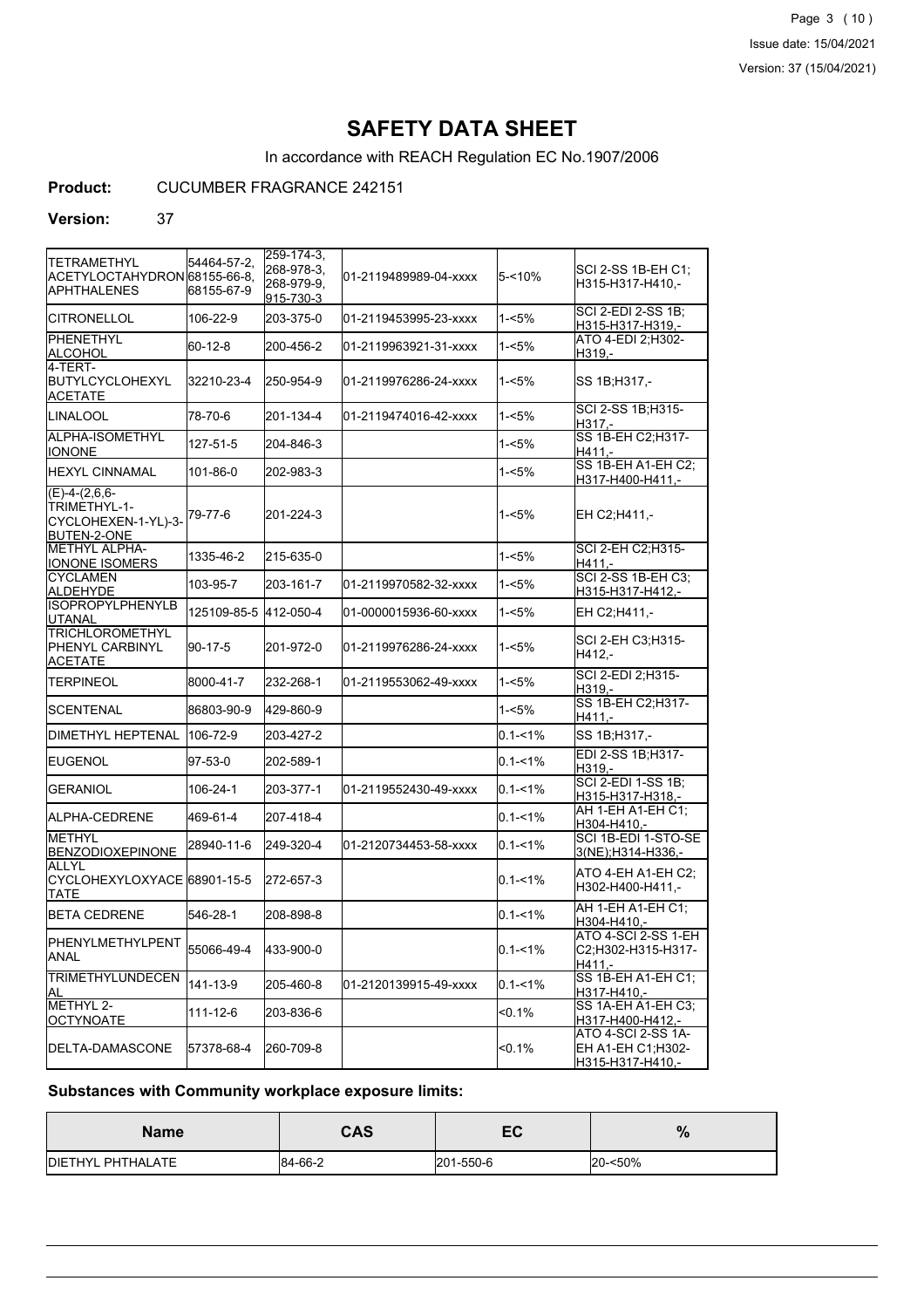Page 4 (10) Issue date: 15/04/2021 Version: 37 (15/04/2021)

# **SAFETY DATA SHEET**

In accordance with REACH Regulation EC No.1907/2006

**Product:** CUCUMBER FRAGRANCE 242151

**Version:** 37

**Substances that are persistent, bioaccumulative and toxic or very persistent and very bioaccumulative, greater than 0.1%:**

Not Applicable

### **Section 4. First-aid measures**

### **4.1 Description of first aid measures**

IF ON SKIN: Wash with plenty of soap and water.

IF IN EYES: Rinse cautiously with water for several minutes. Remove contact lenses, if present and easy to do. Continue rinsing.

### **4.2 Most important symptoms and effects, both acute and delayed**

Causes skin irritation.

May cause an allergic skin reaction.

Causes serious eye irritation.

### **4.3 Indication of any immediate medical attention and special treatment needed**

None expected, see Section 4.1 for further information.

## **SECTION 5: Firefighting measures**

### **5.1 Extinguishing media**

Suitable media: Carbon dioxide, Dry chemical, Foam.

### **5.2 Special hazards arising from the substance or mixture**

In case of fire, may be liberated: Carbon monoxide, Unidentified organic compounds.

### **5.3 Advice for fire fighters:**

In case of insufficient ventilation, wear suitable respiratory equipment.

### **Section 6. Accidental release measures**

## **6.1 Personal precautions, protective equipment and emergency procedures:**

Avoid inhalation. Avoid contact with skin and eyes. See protective measures under Section 7 and 8.

## **6.2 Environmental precautions:**

Keep away from drains, surface and ground water, and soil.

## **6.3 Methods and material for containment and cleaning up:**

Remove ignition sources. Provide adequate ventilation. Avoid excessive inhalation of vapours. Contain spillage immediately by use of sand or inert powder. Dispose of according to local regulations.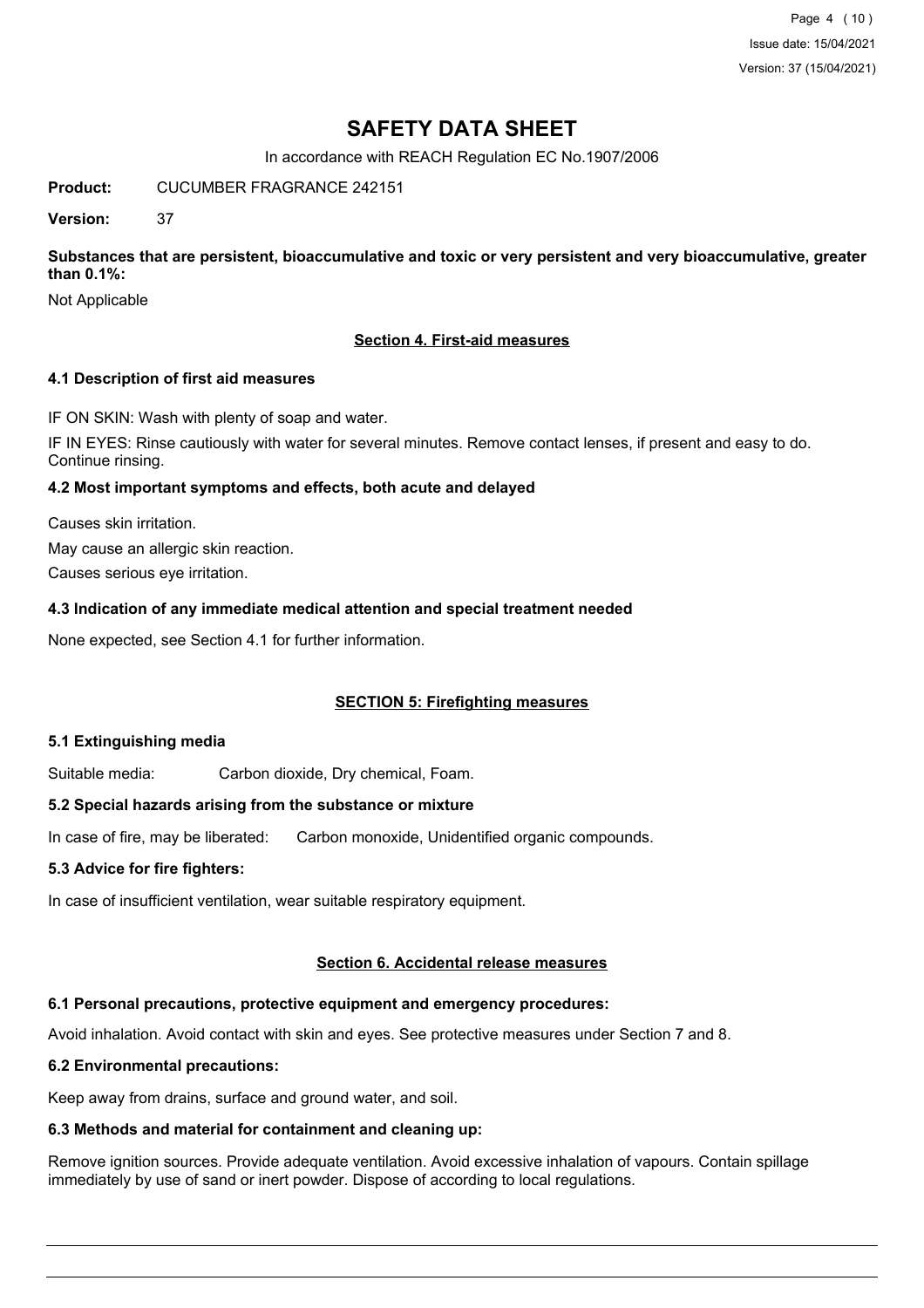Page 5 (10) Issue date: 15/04/2021 Version: 37 (15/04/2021)

# **SAFETY DATA SHEET**

In accordance with REACH Regulation EC No.1907/2006

**Product:** CUCUMBER FRAGRANCE 242151

**Version:** 37

### **6.4 Reference to other sections:**

Also refer to sections 8 and 13.

### **Section 7. Handling and storage**

#### **7.1 Precautions for safe handling:**

Keep away from heat, sparks, open flames and hot surfaces. - No smoking. Use personal protective equipment as required. Use in accordance with good manufacturing and industrial hygiene practices. Use in areas with adequate ventilation Do not eat, drink or smoke when using this product.

### **7.2 Conditions for safe storage, including any incompatibilities:**

Store in a well-ventilated place. Keep container tightly closed. Keep cool. Ground/bond container and receiving equipment. Use explosion-proof electrical, ventilating and lighting equipment. Use only non-sparking tools. Take precautionary measures against static discharge.

### **7.3 Specific end use(s):**

Fragrances: Use in accordance with good manufacturing and industrial hygiene practices.

### **Section 8. Exposure controls/personal protection**

#### **8.1 Control parameters**

Workplace exposure limits:

| Ingredient               | <b>CAS</b> | EC        | <b>Description</b>                                   | Value |
|--------------------------|------------|-----------|------------------------------------------------------|-------|
| <b>DIETHYL PHTHALATE</b> | 84-66-2    | 201-550-6 | Long-term exposure limit (8-hour<br> TWA  (mg/m3)    |       |
|                          |            |           | Short-term exposure limit (15-<br>$ minute)$ (mg/m3) | 10    |

#### **8.2 Exposure Controls**

#### **Eye / Skin Protection**

Wear protective gloves/eye protection/face protection

### **Respiratory Protection**

Ensure adequate and ongoing ventilation is maintained in order to prevent build up of excessive vapour and to ensure occupational exposure limits are adhered to. If appropriate, and depending on your patterns and volumes of use, the following engineering controls may be required as additional protective measures: a) Isolate mixing rooms and other areas where this material is used or openly handled. Maintain these areas under negative air pressure relative to the rest of the plant. b) Employ the use of Personal protective equipment - an approved, properly fitted respirator with organic vapour cartridges or canisters and particulate filters. c) Use local exhaust ventilation around open tanks and other open sources of potential exposures in order to avoid excessive inhalation, including places where this material is openly weighed or measured. In addition, use general dilution ventilation of the work area to eliminate or reduce possible worker exposures. d) Use closed systems for transferring and processing this material.

Also refer to Sections 2 and 7.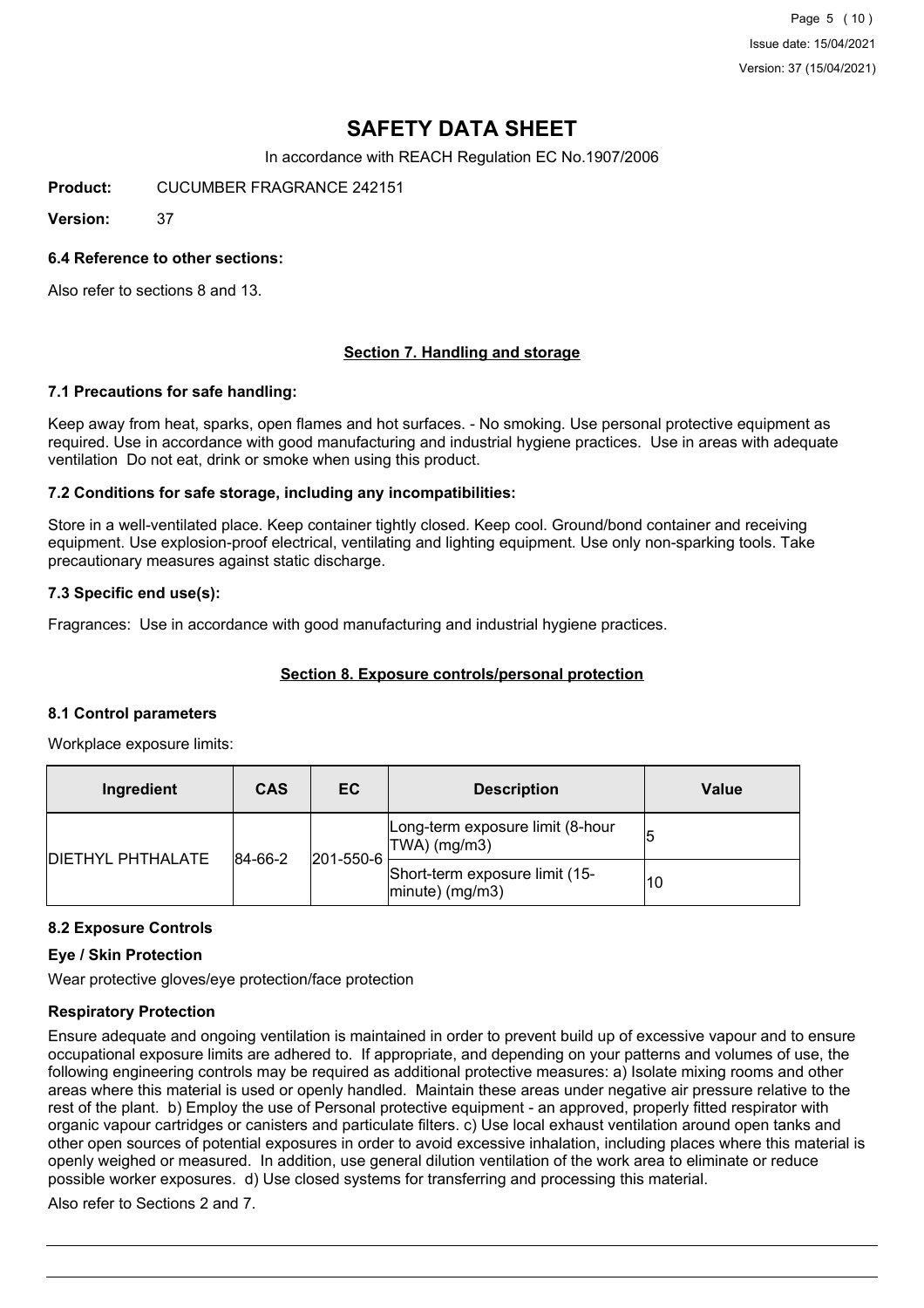Page 6 (10) Issue date: 15/04/2021 Version: 37 (15/04/2021)

# **SAFETY DATA SHEET**

In accordance with REACH Regulation EC No.1907/2006

**Product:** CUCUMBER FRAGRANCE 242151

**Version:** 37

### **Section 9. Physical and chemical properties**

### **9.1 Information on basic physical and chemical properties**

| Appearance:                                   | Clear colourless to pale yellow liquid       |
|-----------------------------------------------|----------------------------------------------|
| Odour:                                        | Not determined                               |
| <b>Odour threshold:</b>                       | Not determined                               |
| pH:                                           | Not determined                               |
| Melting point / freezing point:               | Not determined                               |
| Initial boiling point / range:                | Not determined                               |
| Flash point:                                  | $>$ 100 °C                                   |
| <b>Evaporation rate:</b>                      | Not determined                               |
| Flammability (solid, gas):                    | Not determined                               |
| Upper/lower flammability or explosive limits: | Product does not present an explosion hazard |
| Vapour pressure:                              | 0.26921717 mmHg                              |
| Vapour density:                               | Not determined                               |
| <b>Relative density:</b>                      | 1.0070 - 1.0110                              |
| Solubility(ies):                              | Not determined                               |
| Partition coefficient: n-octanol/water:       | Not determined                               |
| Auto-ignition temperature:                    | Not determined                               |
| <b>Decomposition temperature:</b>             | Not determined                               |
| <b>Viscosity:</b>                             | Not determined                               |
| <b>Explosive properties:</b>                  | Not expected                                 |
| <b>Oxidising properties:</b>                  | Not expected                                 |
|                                               |                                              |

**9.2 Other information:** None available

### **Section 10. Stability and reactivity**

#### **10.1 Reactivity:**

Presents no significant reactivity hazard, by itself or in contact with water.

## **10.2 Chemical stability:**

Good stability under normal storage conditions.

## **10.3 Possibility of hazardous reactions:**

Not expected under normal conditions of use.

### **10.4 Conditions to avoid:**

Avoid extreme heat.

### **10.5 Incompatible materials:**

Avoid contact with strong acids, alkalis or oxidising agents.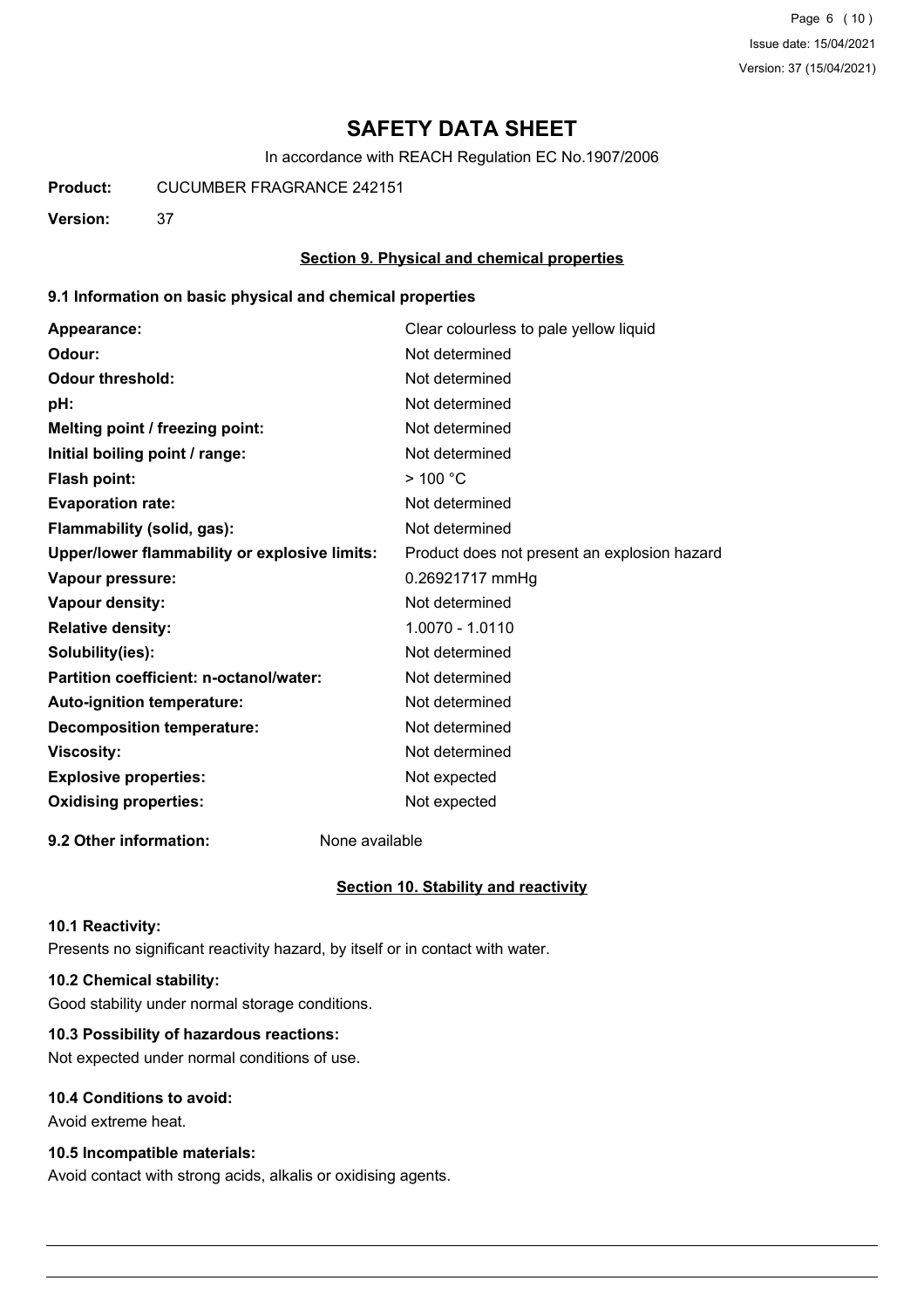Page 7 (10) Issue date: 15/04/2021 Version: 37 (15/04/2021)

# **SAFETY DATA SHEET**

In accordance with REACH Regulation EC No.1907/2006

**Product:** CUCUMBER FRAGRANCE 242151

**Version:** 37

### **10.6 Hazardous decomposition products:**

Not expected.

### **Section 11. Toxicological information**

### **11.1 Information on toxicological effects**

This mixture has not been tested as a whole for health effects. The health effects have been calculated using the methods outlined in Regulation (EC) No 1272/2008 (CLP).

| <b>Acute Toxicity:</b>                    | Based on available data the classification criteria are not met. |
|-------------------------------------------|------------------------------------------------------------------|
| <b>Acute Toxicity Oral</b>                | >5000                                                            |
| <b>Acute Toxicity Dermal</b>              | >5000                                                            |
| <b>Acute Toxicity Inhalation</b>          | Not Available                                                    |
| <b>Skin corrosion/irritation:</b>         | Skin Corrosion / Irritation Category 2                           |
| Serious eye damage/irritation:            | Eye Damage / Irritation Category 2                               |
| <b>Respiratory or skin sensitisation:</b> | Sensitization - Skin Category 1                                  |
| Germ cell mutagenicity:                   | Based on available data the classification criteria are not met. |
| <b>Carcinogenicity:</b>                   | Based on available data the classification criteria are not met. |
| <b>Reproductive toxicity:</b>             | Based on available data the classification criteria are not met. |
| <b>STOT-single exposure:</b>              | Based on available data the classification criteria are not met. |
| <b>STOT-repeated exposure:</b>            | Based on available data the classification criteria are not met. |
| <b>Aspiration hazard:</b>                 | Based on available data the classification criteria are not met. |

## **Information about hazardous ingredients in the mixture**

| Ingredient                          | <b>CAS</b>  | EC        | LD50/ATE Oral | <b>LD50/ATE</b><br>Dermal | LC50/ATE<br><b>Inhalation</b> | <b>LC50</b><br>Route |
|-------------------------------------|-------------|-----------|---------------|---------------------------|-------------------------------|----------------------|
| <b>IPHENETHYL</b><br><b>ALCOHOL</b> | $ 60-12-8 $ | 200-456-2 | 1610          | 2500                      | Not available                 | lNot<br>lavailable   |

Refer to Sections 2 and 3 for additional information.

### **Section 12. Ecological information**

### **12.1 Toxicity:**

| Toxic to aquatic life with long lasting effects.                         |               |
|--------------------------------------------------------------------------|---------------|
| 12.2 Persistence and degradability:                                      | Not available |
| 12.3 Bioaccumulative potential:                                          | Not available |
| 12.4 Mobility in soil:                                                   | Not available |
| 12.5 Results of PBT and vPvB assessment:                                 |               |
| This substance does not meet the PBT/vPvB criteria of REACH, annex XIII. |               |
| 12.6 Other adverse effects:                                              | Not available |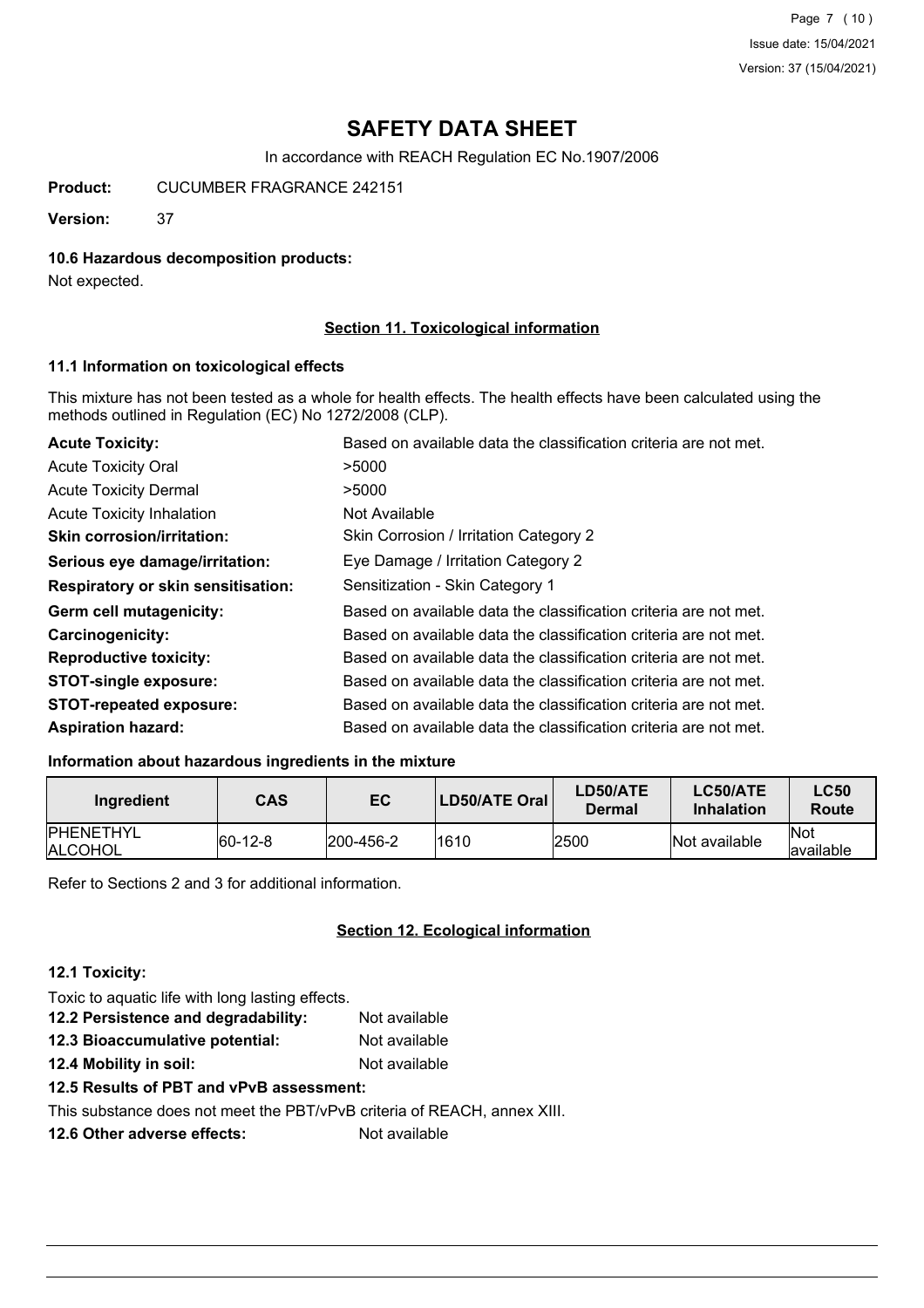Page 8 (10) Issue date: 15/04/2021 Version: 37 (15/04/2021)

# **SAFETY DATA SHEET**

In accordance with REACH Regulation EC No.1907/2006

**Product:** CUCUMBER FRAGRANCE 242151

**Version:** 37

### **Section 13. Disposal considerations**

### **13.1 Waste treatment methods:**

Dispose of in accordance with local regulations. Avoid disposing into drainage systems and into the environment. Empty containers should be taken to an approved waste handling site for recycling or disposal.

### **Section 14. Transport information**

| 14.1 UN number:                    | UN3082                                                                                                              |
|------------------------------------|---------------------------------------------------------------------------------------------------------------------|
| 14.2 UN Proper Shipping Name:      | ENVIRONMENTALLY HAZARDOUS SUBSTANCE, LIQUID, N.O.S.<br>(TETRAMETHYL ACETYLOCTAHYDRONAPHTHALENES, ALPHA-<br>CEDRENE) |
| 14.3 Transport hazard class(es):   | 9                                                                                                                   |
| <b>Sub Risk:</b>                   |                                                                                                                     |
| 14.4. Packing Group:               | Ш                                                                                                                   |
| <b>14.5 Environmental hazards:</b> | This is an environmentally hazardous substance.                                                                     |
| 14.6 Special precautions for user: | None additional                                                                                                     |
|                                    | 14.7 Transport in bulk according to Annex II of MARPOL73/78 and the IBC Code:                                       |
|                                    |                                                                                                                     |

Not applicable

### **Section 15. Regulatory information**

### **15.1 Safety, health and environmental regulations/legislation specific for the substance or mixture** None additional

### **15.2 Chemical Safety Assessment**

A Chemical Safety Assessment has not been carried out for this product.

## **Section 16. Other information**

| <b>Concentration % Limits:</b> | EH C2=15.35% EH C3=1.53% EH C4=80.33% SCI 2=42.68% EDI 2=31.<br>15% EDI 2A=29.68% SS 1=14.93% |
|--------------------------------|-----------------------------------------------------------------------------------------------|
| Total Fractional Values:       | EH C2=6.51 EH C3=65.26 EH C4=1.24 SCI 2=2.34 EDI 2=3.21 EDI 2A=3.<br>37 SS 1=6.70             |

### **Key to revisions:**

Classification under Regulation (EC) No 1272/2008 Classification under Regulation (EC) No 1272/2008 Concentration % Limits Product identifier SECTION 3: Composition/information on ingredients Total Fractional Values

### **Key to abbreviations:**

| Abbreviation | Meaning                      |
|--------------|------------------------------|
| <b>IAH</b>   | Aspiration Hazard Category 1 |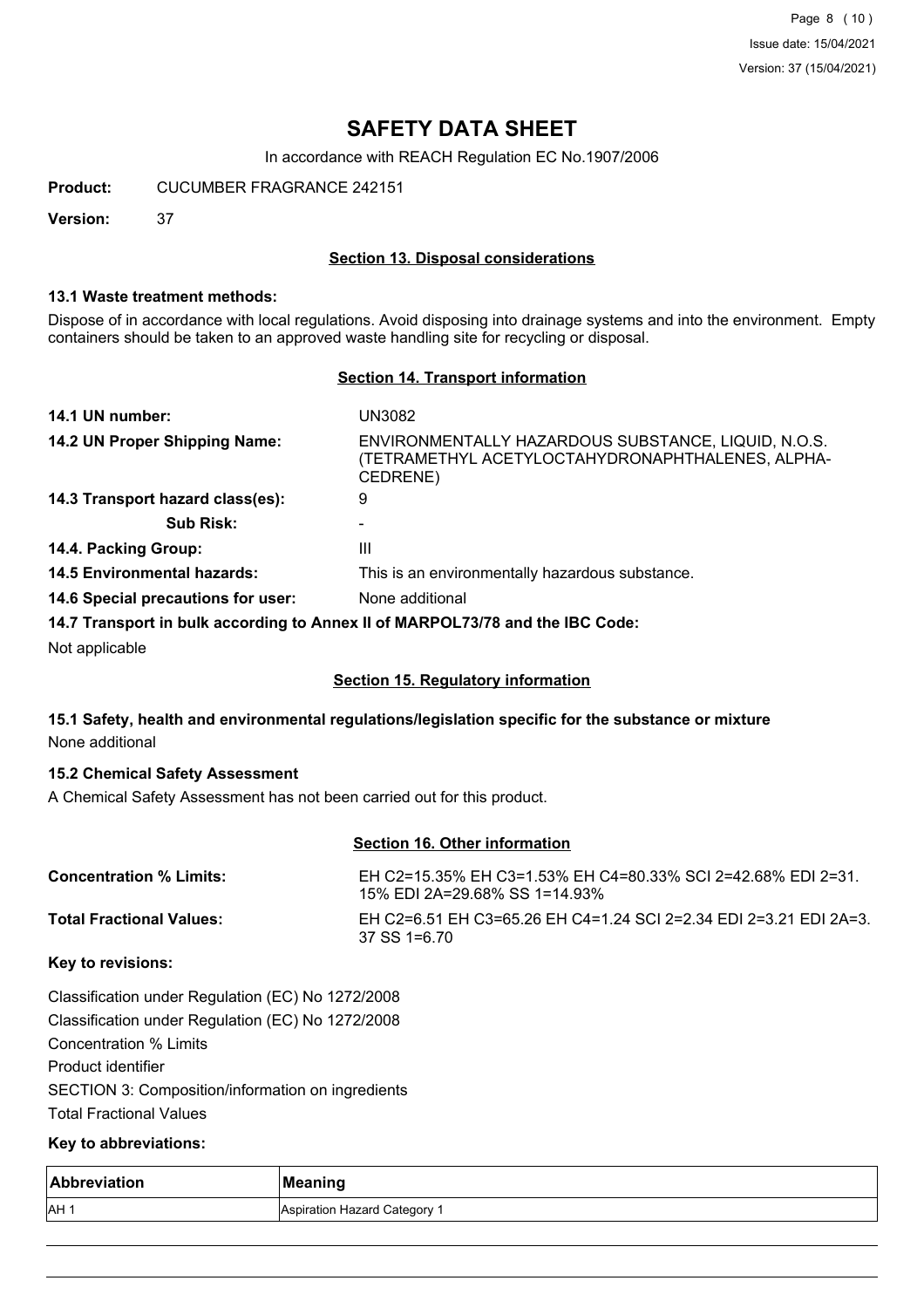Page 9 (10) Issue date: 15/04/2021 Version: 37 (15/04/2021)

# **SAFETY DATA SHEET**

In accordance with REACH Regulation EC No.1907/2006

**Product:** CUCUMBER FRAGRANCE 242151

#### **Version:** 37

| ATO 4             | Acute Toxicity - Oral Category 4                                                                                                    |
|-------------------|-------------------------------------------------------------------------------------------------------------------------------------|
| EDI <sub>1</sub>  | Eye Damage / Irritation Category 1                                                                                                  |
| EDI <sub>2</sub>  | Eye Damage / Irritation Category 2                                                                                                  |
| EH A1             | Hazardous to the Aquatic Environment - Acute Hazard Category 1                                                                      |
| EH C1             | Hazardous to the Aquatic Environment - Long-term Hazard Category 1                                                                  |
| EH C <sub>2</sub> | Hazardous to the Aquatic Environment - Long-term Hazard Category 2                                                                  |
| EH C3             | Hazardous to the Aquatic Environment - Long-term Hazard Category 3                                                                  |
| H302              | Harmful if swallowed.                                                                                                               |
| H304              | May be fatal if swallowed and enters airways.                                                                                       |
| H314              | Causes severe skin burns and eye damage.                                                                                            |
| H315              | Causes skin irritation.                                                                                                             |
| H317              | May cause an allergic skin reaction.                                                                                                |
| H318              | Causes serious eye damage.                                                                                                          |
| H319              | Causes serious eye irritation.                                                                                                      |
| H336              | May cause drowsiness or dizziness.                                                                                                  |
| H400              | Very toxic to aquatic life.                                                                                                         |
| H410              | Very toxic to aquatic life with long lasting effects.                                                                               |
| H411              | Toxic to aquatic life with long lasting effects.                                                                                    |
| H412              | Harmful to aquatic life with long lasting effects.                                                                                  |
| P <sub>260</sub>  | Do not breathe vapour or dust.                                                                                                      |
| P <sub>261</sub>  | Avoid breathing vapour or dust.                                                                                                     |
| P <sub>264</sub>  | Wash hands and other contacted skin thoroughly after handling.                                                                      |
| P270              | Do not eat, drink or smoke when using this product.                                                                                 |
| P271              | Use only outdoors or in a well-ventilated area.                                                                                     |
| P272              | Contaminated work clothing should not be allowed out of the workplace.                                                              |
| P273              | Avoid release to the environment.                                                                                                   |
| P280              | Wear protective gloves/eye protection/face protection.                                                                              |
| P301/310          | IF SWALLOWED: Immediately call a POISON CENTER or doctor/physician.                                                                 |
| P301/312          | IF SWALLOWED: call a POISON CENTER or doctor/physician if you feel unwell.                                                          |
| P301/330/331      | If swallowed: Rinse mouth. Do not induce vomiting.                                                                                  |
| P302/352          | IF ON SKIN: Wash with plenty of soap and water.                                                                                     |
| P303/361/353      | IF ON SKIN (or hair): Remove/take off immediately all contaminated clothing. Rinse skin with water/shower.                          |
| P304/340          | IF INHALED: Remove victim to fresh air and keep at rest in a position comfortable for breathing.                                    |
| P305/351/338      | IF IN EYES: Rinse cautiously with water for several minutes. Remove contact lenses, if present and easy to<br>do. Continue rinsing. |
| P310              | Immediately call a POISON CENTER or doctor/physician.                                                                               |
| P330              | Rinse mouth.                                                                                                                        |
| P331              | Do not induce vomiting.                                                                                                             |
| P332/313          | If skin irritation occurs: Get medical advice/attention.                                                                            |
| P333/313          | If skin irritation or rash occurs: Get medical advice/attention.                                                                    |
| P337/313          | If eye irritation persists: Get medical advice/attention.                                                                           |
| P362              | Take off contaminated clothing and wash before reuse.                                                                               |